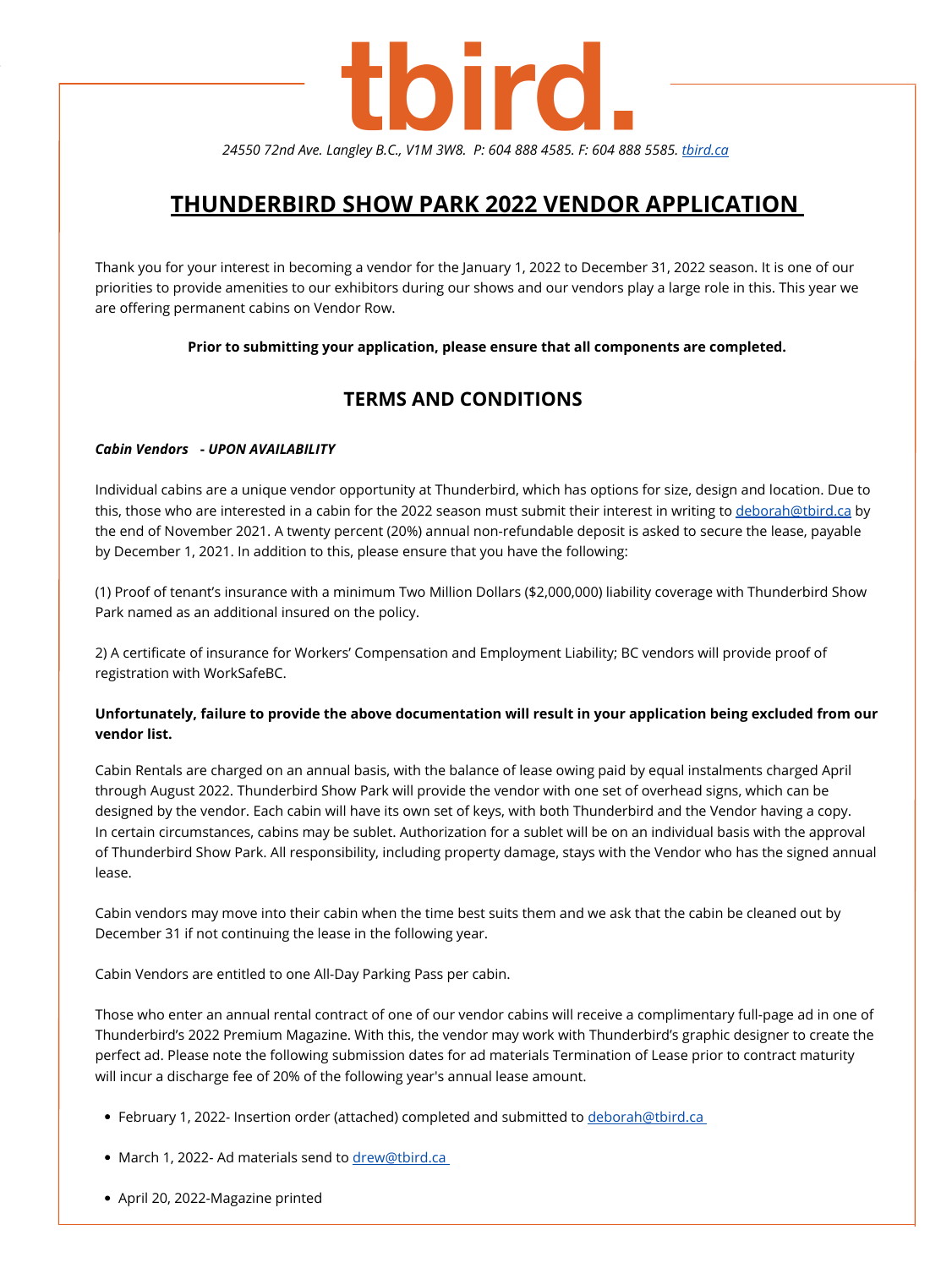Please be advised that the vendor coordinator must be informed via a written notice if a vendor is having shipments delivered to Thunderbird. Due to the increase of packages being delivered and not claimed, we are unable to accept deliveries without prior notice. We also ask that you ensure your shipment is addressed to your company and that all charges are pre-paid.

### Vehicles

For safety reasons, Thunderbird has made recent efforts to limit traffic flow around the show rings. Due to this, vehicle access to vendor row will be restricted. We ask that there are no vehicles in this area from 8 am-5 pm.

### GST/PST

All vendors must comply with BC legislation in charging of GST & PST. Businesses selling BC, but registered in another province, are required to register to collect and remit BC Sales Tax (PST).



# **GENERAL INFORMATION FOR VENDORS**

### **Deliveries**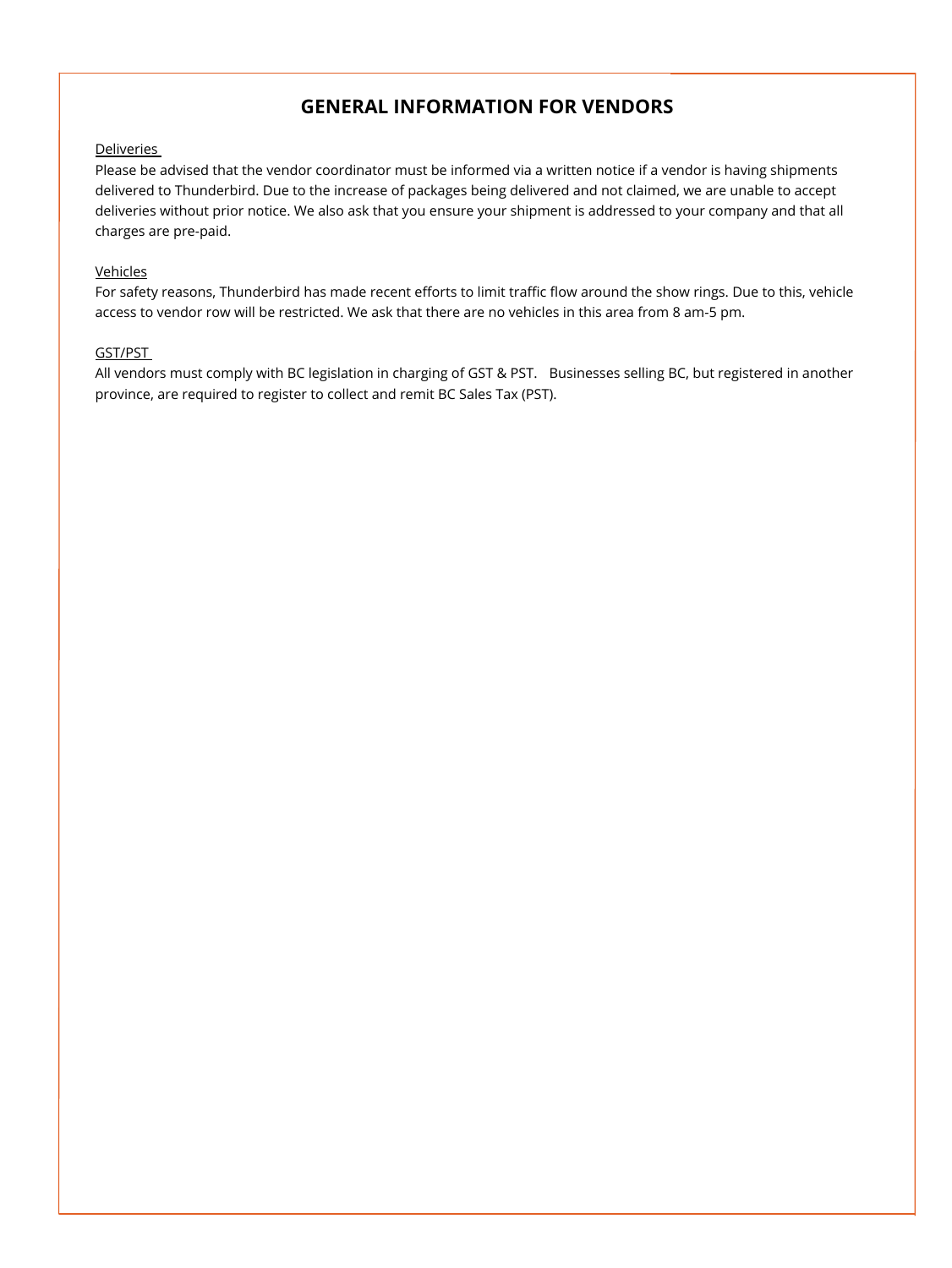|                      | 24550 72nd Ave. Langley B.C., V1M 3W8. P: 604 888 4585. F: 604 888 5585. third.ca                                                                                                                                              |                                |                                                                                                                                                                                                                                                                                                      |  |
|----------------------|--------------------------------------------------------------------------------------------------------------------------------------------------------------------------------------------------------------------------------|--------------------------------|------------------------------------------------------------------------------------------------------------------------------------------------------------------------------------------------------------------------------------------------------------------------------------------------------|--|
|                      |                                                                                                                                                                                                                                |                                |                                                                                                                                                                                                                                                                                                      |  |
|                      |                                                                                                                                                                                                                                | <b>2022 VENDOR APPLICATION</b> |                                                                                                                                                                                                                                                                                                      |  |
|                      | Vendor Name: will be a control of the control of the control of the control of the control of the control of the control of the control of the control of the control of the control of the control of the control of the cont |                                |                                                                                                                                                                                                                                                                                                      |  |
| Representative Name: |                                                                                                                                                                                                                                |                                |                                                                                                                                                                                                                                                                                                      |  |
|                      |                                                                                                                                                                                                                                |                                | Fax #: $\frac{1}{2}$ = $\frac{1}{2}$ = $\frac{1}{2}$ = $\frac{1}{2}$ = $\frac{1}{2}$ = $\frac{1}{2}$ = $\frac{1}{2}$ = $\frac{1}{2}$ = $\frac{1}{2}$ = $\frac{1}{2}$ = $\frac{1}{2}$ = $\frac{1}{2}$ = $\frac{1}{2}$ = $\frac{1}{2}$ = $\frac{1}{2}$ = $\frac{1}{2}$ = $\frac{1}{2}$ = $\frac{1}{2}$ |  |
|                      |                                                                                                                                                                                                                                |                                |                                                                                                                                                                                                                                                                                                      |  |
|                      |                                                                                                                                                                                                                                |                                |                                                                                                                                                                                                                                                                                                      |  |
|                      |                                                                                                                                                                                                                                |                                |                                                                                                                                                                                                                                                                                                      |  |

## **2022 TOURNAMENT DATES**

Please indicate which week(s) you will be attending

| April Season Opener  April 20 - 24   |  |
|--------------------------------------|--|
| Canadian Premier  May 24 - 29        |  |
| Odlum Brown BC Open  May 31 - June 5 |  |
|                                      |  |
|                                      |  |
| Summer Fort Welcome  Aug 10 - 14     |  |
| Summer Fort Classic  Aug 16 - 21     |  |
| Summer Fort Festival  Aug 23 - 28    |  |
| Harvest Celebration  Sept 14 - 18    |  |
|                                      |  |